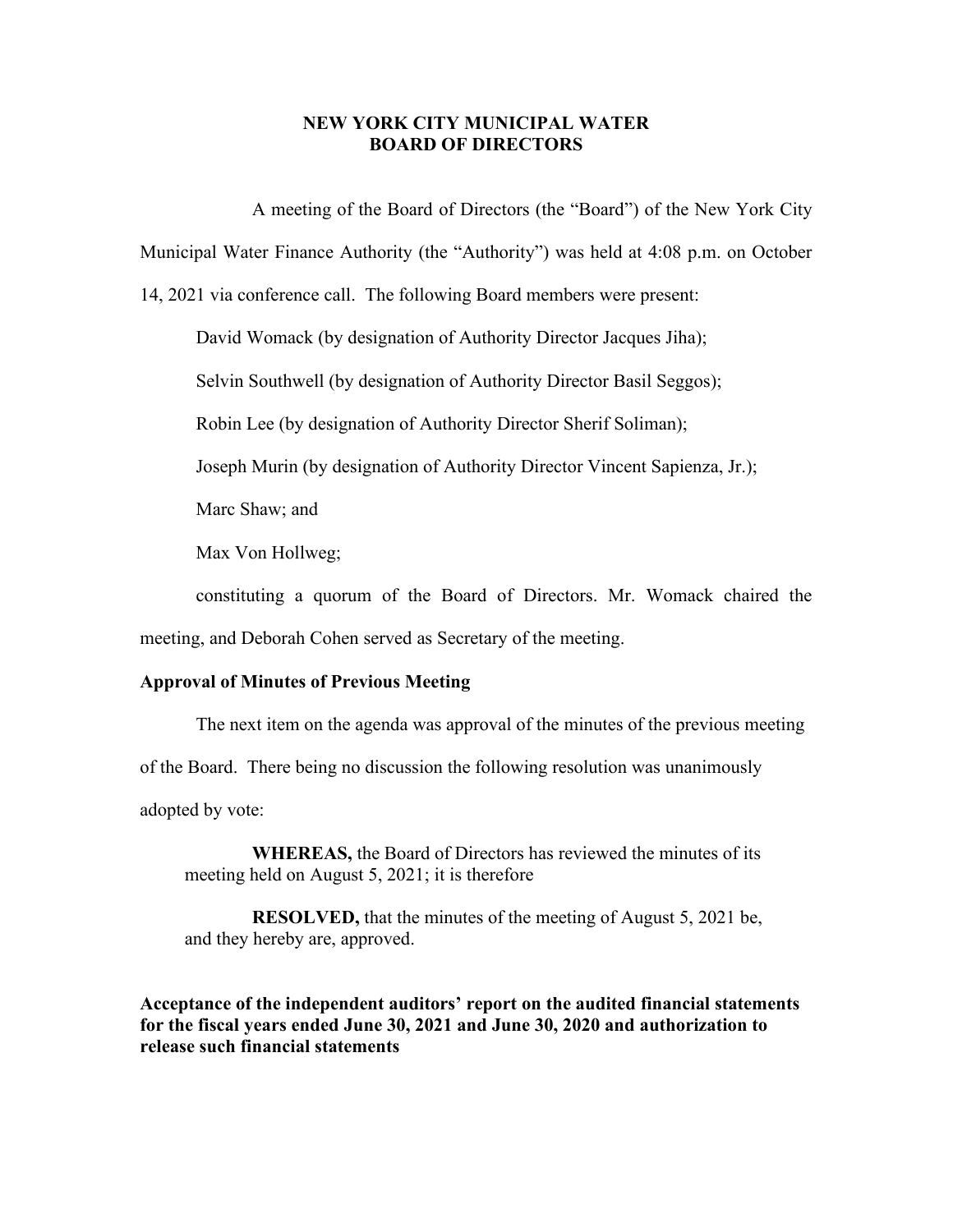Mr. Womack introduced the next item on the agenda, which as the approval of the Water & Sewer System's audited financial statements for the fiscal years ended June 30, 2021 and June 30, 2020. Mr. Womack noted that approval of the proposed resolution was recommended by the Joint Audit Committee of the Authority and the NYC Water Board, after meeting with Grant Thornton, the Sewer System's independent auditors. Brief discussion ensued. Then, upon unanimous vote of members present, the following resolution was approved.

**WHEREAS,** the Joint Audit Committee of the New York City Municipal Water Finance Authority (the "Authority") and the New York City Water Board (the "Water Board") has met with the independent auditors of the water and sewer system of the City of New York (the "System") and has reviewed the independent auditors' report on the audited financial statements of the System for the fiscal years ended June 30, 2021 and June 30, 2020 and such financial statements; and

**WHEREAS,** the Joint Audit Committee believes the independent auditors' report and the financial statements are reasonable and appropriate and has recommended that the Board of Directors of the Authority and the Water Board accept the independent auditors' report and authorize the release of the financial statements; it is therefore

**RESOLVED**, that the Board of Directors of the Authority hereby accepts the independent auditors' report on the audited financial statements of the System for the fiscal years ended June 30, 2021 and June 30, 2020 and authorizes the release of such audited financial statements upon approval of the Water Board; provided that both the independent auditors' report and the audited financial statements may be amended to reflect nonmaterial changes acceptable to the Comptroller of the Authority.

#### **Approval of Investment Guidelines**

Mr. Womack introduced the next item on the agenda, which was the approval of

the Authority's investment guidelines. He noted that there were no changes to proposed

to the guidelines at this time. Then, there being no discussion, and upon unanimous vote

of members present, the following resolution was approved.

**WHEREAS**, the New York City Municipal Water Finance Authority (the "Authority"), adopted Investment Guidelines on April 10, 1986 to establish policies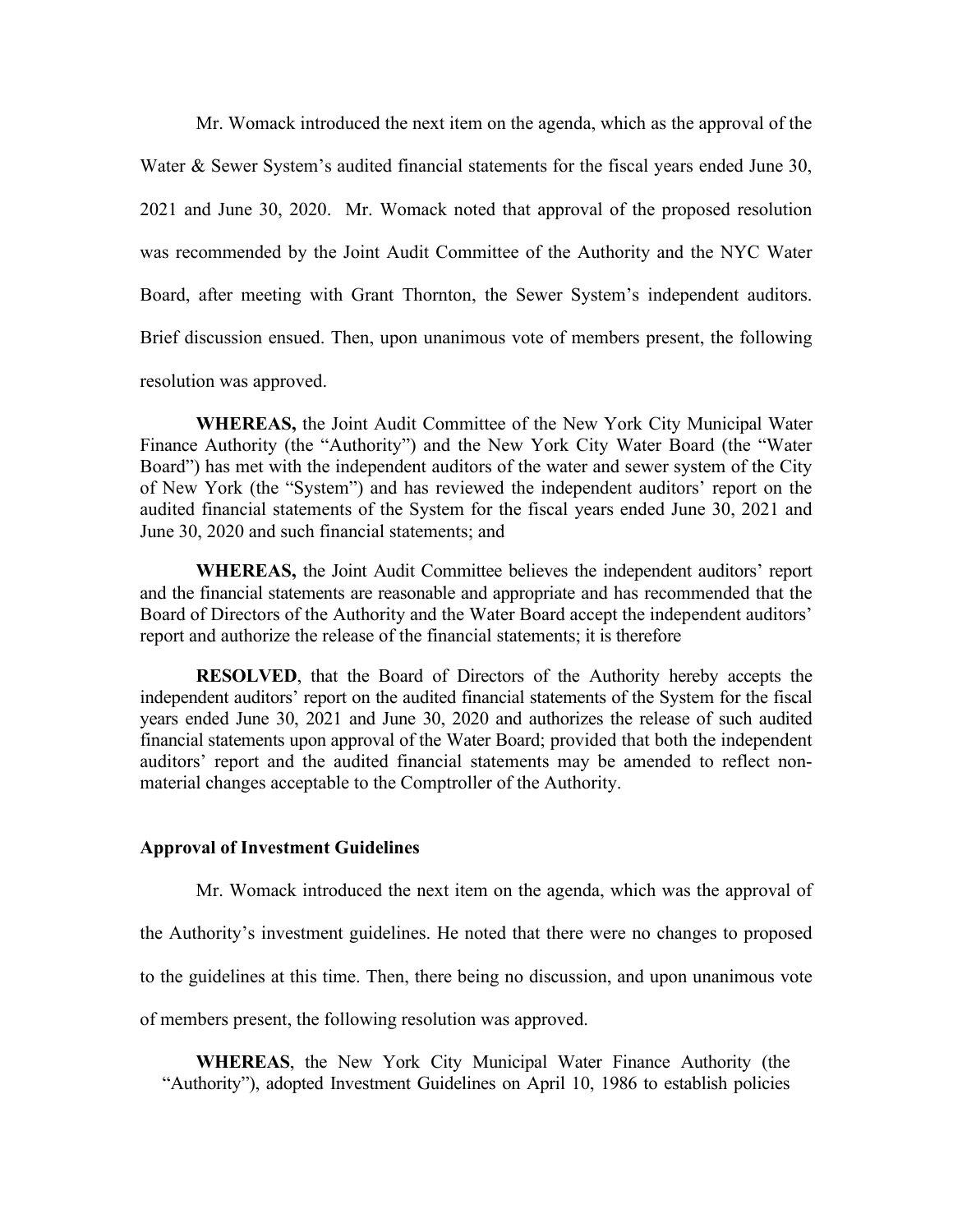for the investment of its funds and subsequently amended the Investment Guidelines; and

**WHEREAS**, the Authority is required annually to review its Investment Guidelines; and

**WHEREAS**, the Board of Directors has reviewed the attached Investment Guidelines and has deemed them to be reasonable and appropriate; it is therefore

**RESOLVED**, that the Investment Guidelines, a copy of which will be filed with the Minutes of the Meeting, are hereby approved.

#### **Approval of Investment Report**

Mr. Womack introduced the next item on the agenda, which was the approval of the Authority's investment report. He noted that approval of this report is required by the Public Authorities Act, and the report contains the Authority's current Investment Guidelines, the Independent audit of the Investments, an investment income record of the Authority, and a list of fees, commissions, or other charges paid for investment services. Then, there being no discussion, and upon unanimous vote of members present, the resolution was approved.

**WHEREAS**, the New York City Municipal Water Finance Authority (the "Authority"), pursuant to the Authority's Investment Guidelines, is required to annually prepare and approve an Investment Report; and

**WHEREAS**, the Board has reviewed the attached Investment Report and has deemed it to be reasonable and appropriate, it is therefore

**RESOLVED**, that the Investment Report is hereby approved.

# **Approval Authority's Mission Statement and Performance Measures, and Authorization to Publish Measurement Report**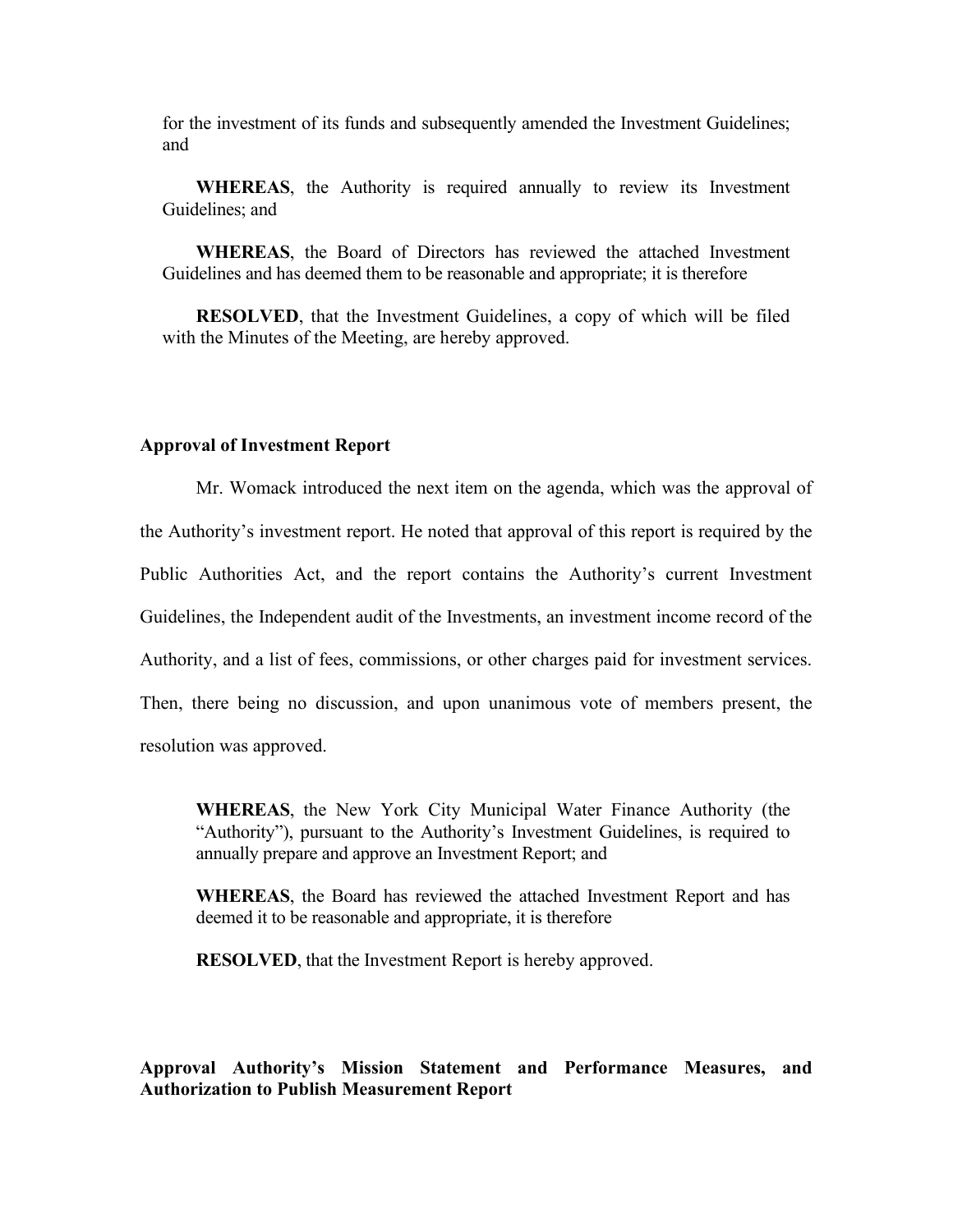Mr. Womack introduced the next item on the agenda, which was the review and approval of the Authority's Mission Statement, and the authorization to publish the Measurement Report. He explained that, pursuant to the Public Authorities Act, the Board previously approved the Authority's Mission Statement and measures by which it could gauge how successfully it is performing its stated mission, and that the Board id required to review these annually. He noted that no changes were proposed to the Mission Statement, and that the annual measurement report had been completed. Then, there being no discussion, and upon unanimous vote of members present, the following resolution was approved.

**WHEREAS,** pursuant to Section 2800 of the Public Authorities Law (the "PAL"), the Board of Directors (the "Board") of the New York City Municipal Water Finance Authority (the "Authority") previously adopted a mission statement on October 1, 2007 and amended it on March 29, 2010 to add a list of measures by which performance of the Authority and the achievement of its goals may be evaluated; and

**WHEREAS,** the Authority is required to annually review and approve its Mission Statement and Performance Measures ("Mission Statement"); and

**WHEREAS**, the Authority is also required to issue an annual Measurement Report based on the Performance Measures; and

**WHEREAS,** the Board has reviewed its Mission Statement, and the completed Measurement Report, and finds them to be reasonable; it is hereby

**RESOLVED**, that Board accepts the Mission Statement and authorizes the completed Measurement Report<sup>[1](#page-3-0)</sup> to be published.

<span id="page-3-0"></span> $<sup>1</sup>$  Filed with the meeting minutes</sup>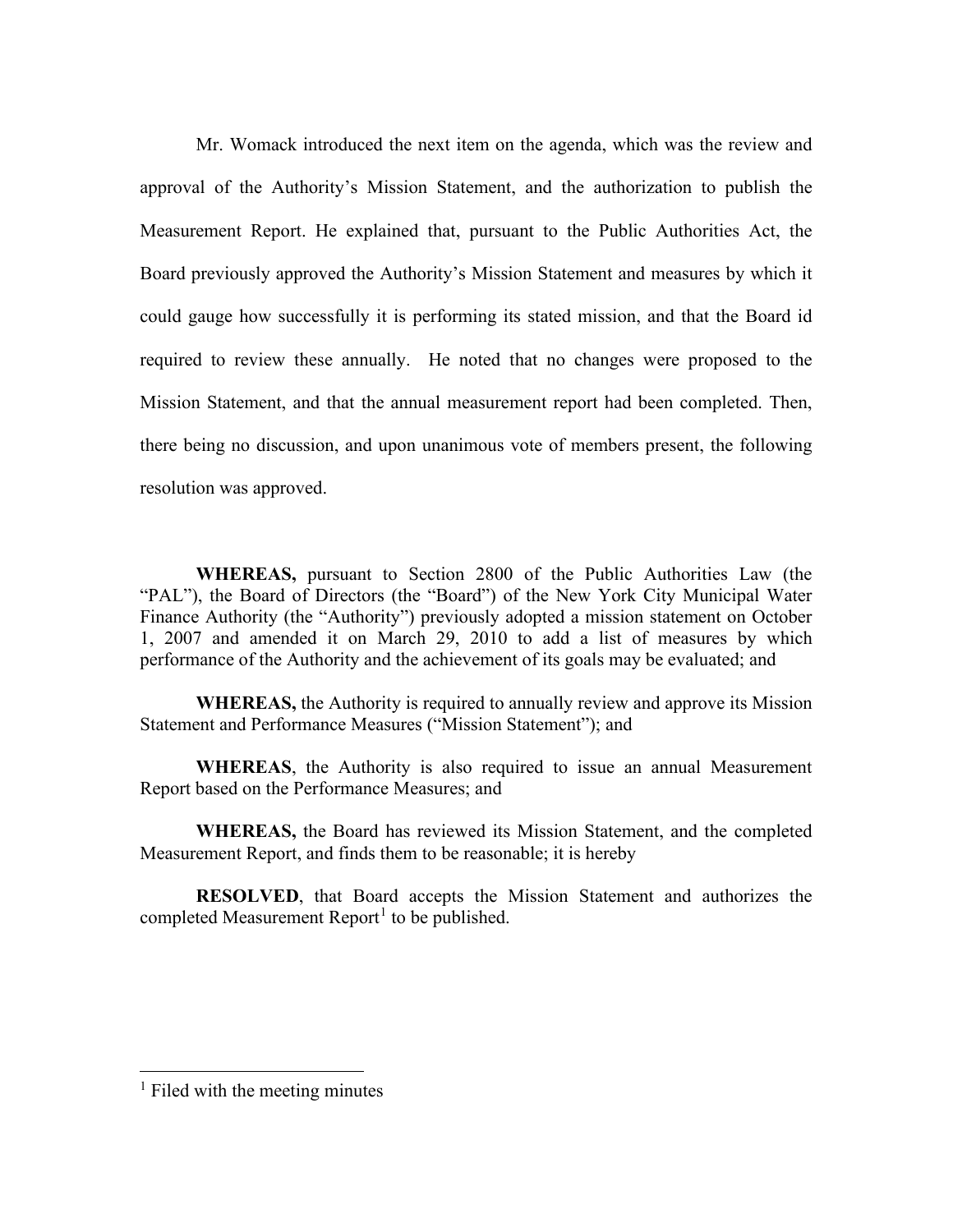## **Approval of Software Consultant Agreement**

The next item on the agenda was the approval of an agreement between the Authority and Michael Rahoy, to serve as a software consultant to the Authority. Mr. Womack explained that Mr. Rahoy, a current OMB employee retiring shortly, has unique and specific knowledge and skills related to the Authority's accounting software. The proposed resolution would authorize an agreement with Mr. Rahoy to aid the Authority in the migration of its accounting software and other consulting services. Brief discussion ensued. Then, upon unanimous vote of the members present, the following resolution was approved.

**WHEREAS,** the New York City Municipal Water Finance Authority (the "Authority") is authorized, pursuant to Section 1045-d(7) of the New York City Municipal Water Finance Authority Act, to retain or employ private consultants for rendering professional or technical services and advice; and

**WHEREAS**, to aid the Authority in its accounting software, Authority management seek to enter into an agreement with an advisor to provide software consulting services; and

**WHEREAS**, Authority staff seek to enter into an agreement with Michael Rahoy, a current employee of the New York City Office of Management and Budget who will be retiring shortly, and who has great familiarity with the Authority's accounting and technical needs, to provide such software consulting services; and

**WHEREAS**, due to the unique skillset and experience of Mr. Rahoy, the Authority is permitted to enter into such an agreement absent a competitive request for proposals process pursuant to Section II.6.(iii) of the Authority's Procurement Guidelines; it is therefore

**RESOLVED**, that the Board of Directors hereby approves and directs the Authority to enter into an agreement with Michael Rahoy to provide software consulting services related to the Authority's migration of its accounting software, for an hourly fee of \$100, provided such compensation shall not exceed \$50,000 without further Board authorization, for a period from October 15, 2021 through December 31, 2022, provided such other terms and conditions which the Authority's Chief Executive Officer or Executive Officer deems reasonable and prudent be included in such agreement.